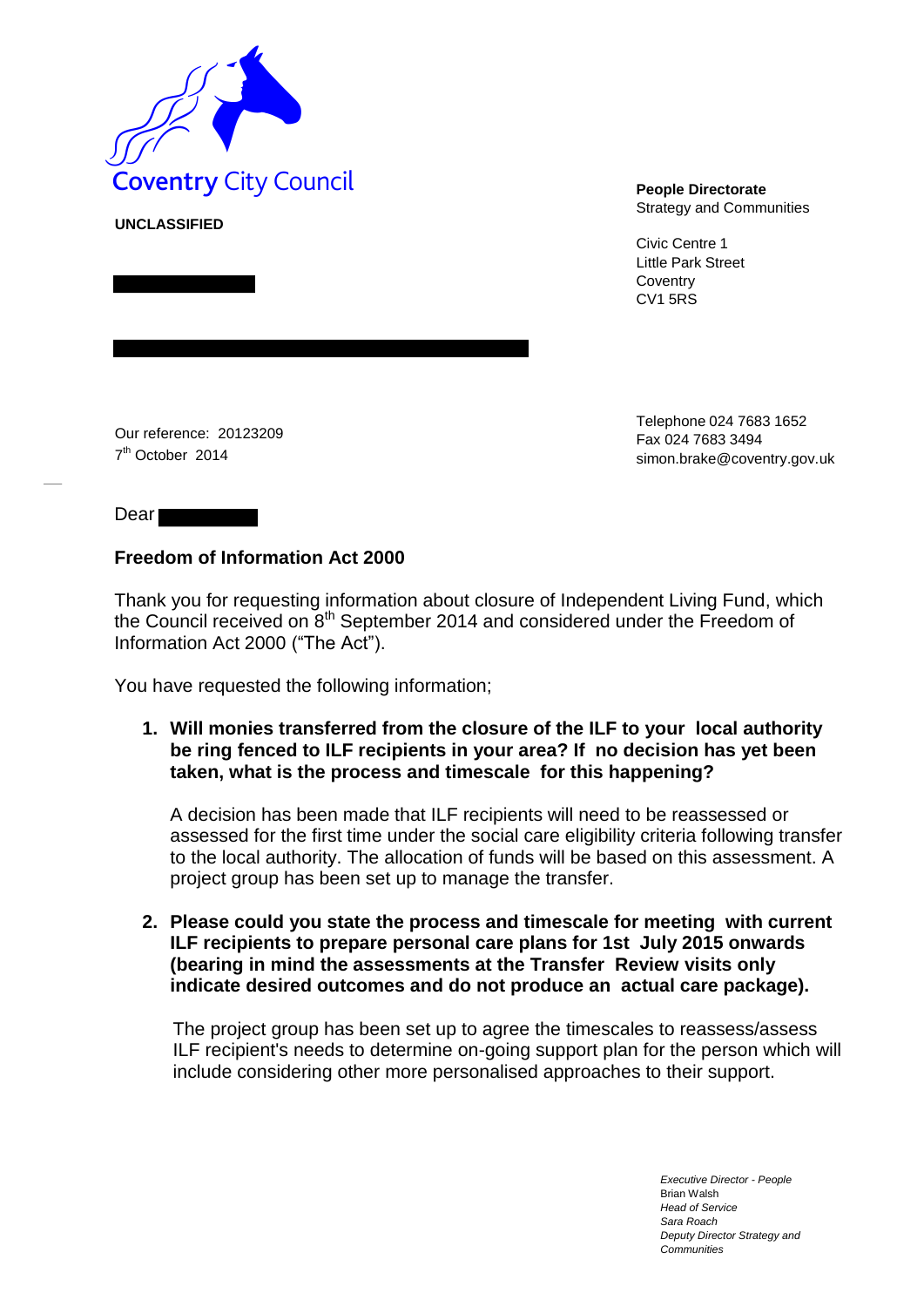**3. Will you be making any special dispensation for allowing ILF users to continue to employ their current & in many cases long standing carers of many years, bearing in mind some may be paid a higher rate than what LA's may usually advise and be family members too?**

The continuation of an individual's personal assistants will be their choice. However, the level of allocation for their future support plan will be based on their eligible needs and after considering alternative support in the community. This might impact on their ability to continue to employ the same number of personal assistants or for the same number of hours. The Council also pays a set rate for personal assistants and individuals employing the personal assistance of their choice at a higher rate of pay can 'top' up their payments from their personal funds. It will only be in exceptional circumstances that the Council might consider a higher rate of pay, if this was considered necessary after an assessment of the individual's needs.

Please note, under the Re-Use of Public Sector Information 2005 Regulations you are free to use this information for your own use or for the purposes of news reporting.

However, any other type of re-use under the Regulations, for example; publication of the information or circulation to the public, will require permission of the copyright owner and may be subject to terms and conditions. For documents where the copyright does not belong to Coventry City Council you will need to apply separately to the copyright holder.

If you wish to apply to reuse the information you have requested or have any other issues relating to this request please do not hesitate to contact me.

If you are unhappy with the outcome or handling of your request you should write to us within 40 working days of the date of this letter:

Information Governance Council House, Room 21a Lower Ground Floor Earl Street, Coventry. CV1 5RR [infogov@coventry.gov.uk](mailto:infogov@coventry.gov.uk)

If having done that you are still dissatisfied, the Information Commissioner can be contacted at:

Information Commissioner's Office Wycliffe House Water Lane Wilmslow Cheshire SK9 5AF